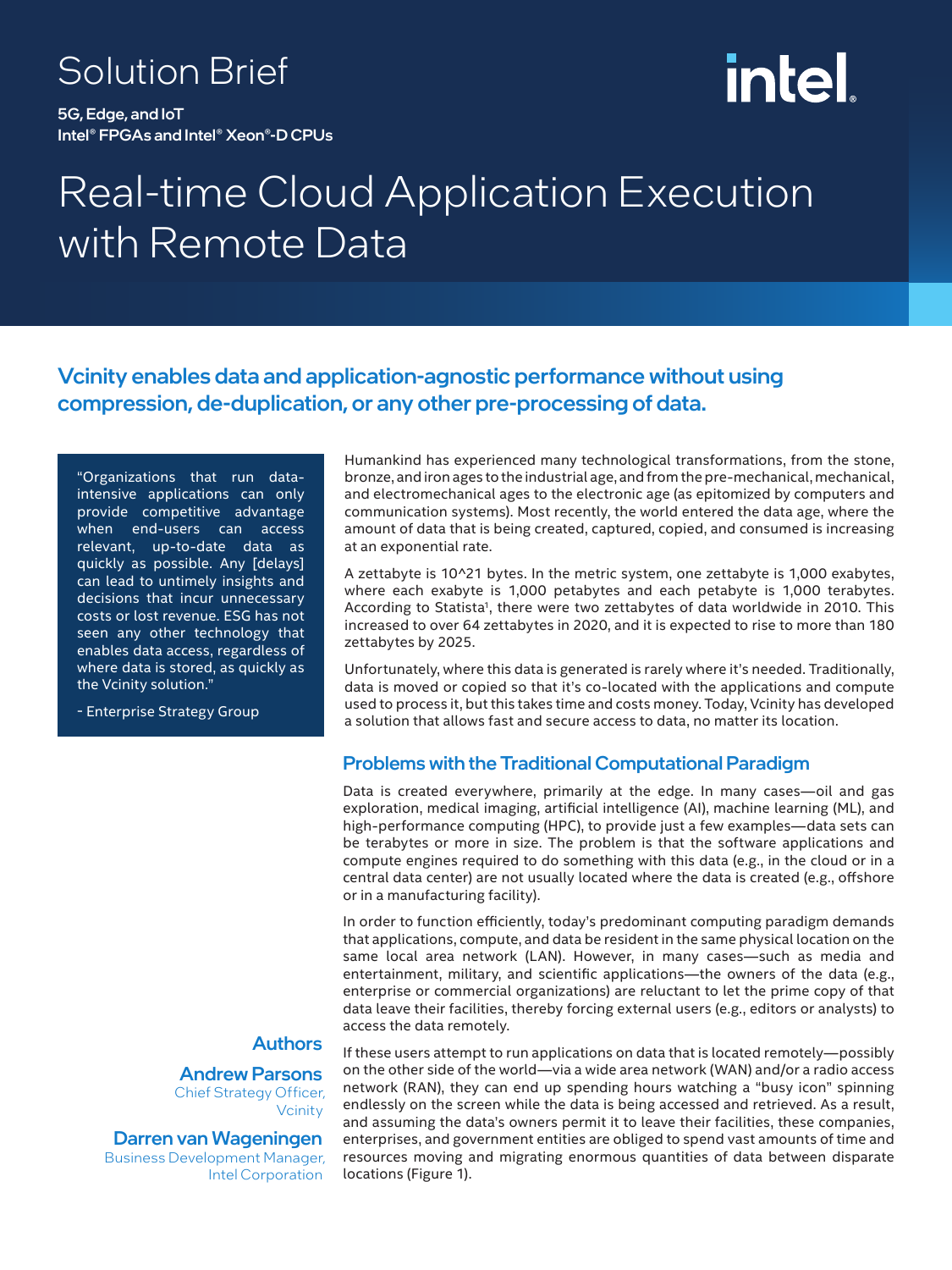

**Figure 1.** The traditional computational paradigm requires compute and data to be co-located.

Figure 1 reflects an extremely simplistic version of this scenario. In many cases, for example, an application may require working simultaneously on several datasets from diverse sources. Furthermore, if multiple people need to work on the same data using their own compute power, and these people are based in disparate locations, then—traditionally they will each need their own copy of that data.

In addition to the costs associated with transporting the data and the increased storage footprint, the more copies of the data there are, the higher the risk is that one of them is going to be compromised. There's also a risk that one or more users will end up working with stale, out-of-date data.

One approach to alleviate this problem is to optimize the WAN/RAN by compressing and de-duplicating the data such that it can be copied or moved faster—but data transfer speeds are still slow and inefficient. Another technique is to use an enhanced caching strategy that monitors data usage patterns and moves whatever the system thinks will be required ahead of time. But this approach can fail if the data changes too quickly, the data set is too large to get where it's needed in time, or the system predicts incorrectly. Also, it does not solve the core issue of moving and storing multiple copies of the data.

Unless there is a paradigm change, it has been estimated that tens of thousands of hours and billions of dollars will be wasted on an annual basis moving data to the applications and compute required to process it.

#### A New Computational Paradigm

Vcinity has developed a revolutionary technology that introduces a new computational paradigm and completely changes the existing use model. This technology conceptually transforms existing WANs and RANs into Global LANs (GLANs), enabling instant, secure access to data located anywhere in the world (Figure 2).

Vcinity leverages key Intel architectures and accelerators based on Intel® Stratix®10 FPGA or Intel® Xeon®-D processor products, Vcinity enables the real-time, elastic, distributed enterprise, putting the power of data in users' hands when and where they need it. The ability to keep the data in-situ without downloading, uploading, copying, pre-caching, or pre-staging means that applications and compute no longer need to be collocated with the data with which they are working, thereby saving vast amounts of time and money.

#### Vcinity's Application Access Gateway Solution

As illustrated in Figure 2, one way to visualize the Vcinity Application Access Gateway solution is as "bookends" at either end of the WAN or RAN. As discussed later in this Solutions Brief (see: Deployment Options), this bookend technology can be implemented in software or hardware. A key consideration from a deployment perspective is that Vcinity's Application Access Gateway does not require any software or hardware to be installed on client machines. All that is required is a single software or hardware installation as part of the IT architecture, after which all of the users on that LAN can access this technology.



**Figure 2.** The Vcinity computational paradigm provides a local data experience regardless of the data's location.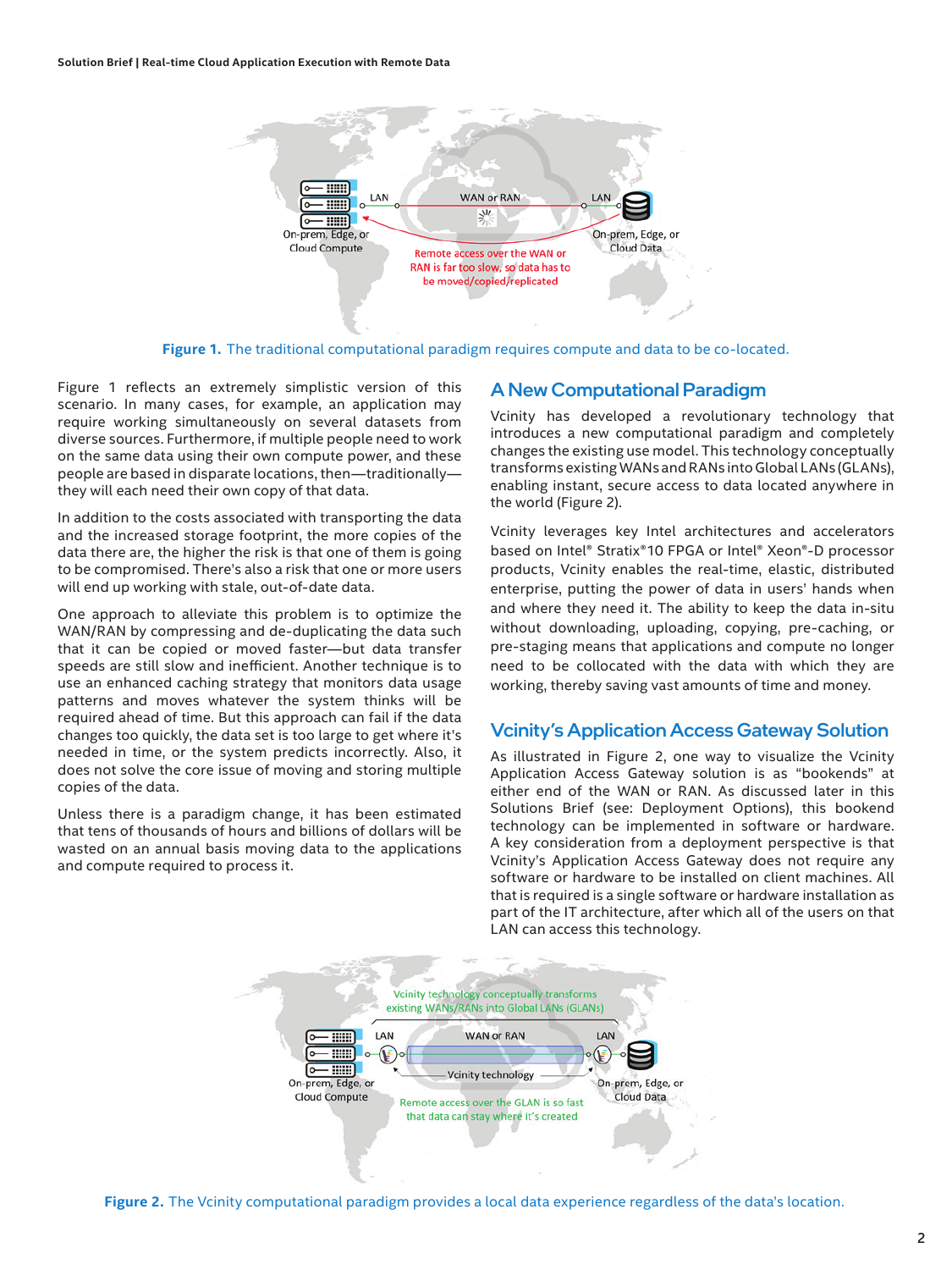A simple integration with existing storage and compute via Network File System (NFS), Amazon Simple Storage Service (Amazon S3), or Server Message Block (SMB) makes it easy for users and applications to access this technology. From the end user perspective, Vcinity's Application Access Gateway provides scalable, globally distributed file access across a managed, hybrid cloud enterprise. In the same way users and their applications see their local systems as hierarchies of folders and files, they can similarly view any Vcinityconnected remote data repositories.

At its heart, Vcinity's Application Access Gateway employs a remote direct memory access (RDMA) protocol—as seen in HPC deployments like Infiniband and RDMA over Converged Ethernet (RoCE)—that bypasses the common slowdowns, like bandwidth constraints, associated with traditional networking protocols like Transmission Control Protocol (TCP) or User Datagram Protocol (UDP). This solution takes the RDMA protocol and extends it to a global scale. In addition to features like intelligent flow control, buffer crediting technology, and packet loss recovery technology, this solution provides sustained performance at 90 percent LAN speed or more when running on Intel's Xeon-D class CPUs or Intel® FPGAs.

In the same way an application accessing local data requests only those portions of the data in which it is interested, Vcinity's solution supports similar functionality over distance. Putting this another way, this solution intelligently moves only the data the application is requesting and moves it with near line rate speed and low latency.

With respect to latency, note the very first bit of data moved from the remote data repository into the application memory space on the compute platform will always incur the physical latency associated with the link. If the link latency is 100 milliseconds (ms), for example, then the application will have to wait 100 ms until it sees the first bit. With Vcinity's solution, however, everything following that first data bit transmits at 90 percent LAN efficiency (Figure 3).

From the IT perspective, Vcinity's Application Access Gateway facilitates administration via standard graphical user interfaces (GUIs), command line interfaces (CLIs), and application programming interfaces (APIs) like REST and SMP. Vcinity's Application Access Gateway also incorporates a globally distributed, high-speed parallel file system that intelligently manages user access, like locks and permissions.

#### Vcinity's Application Access Gateway Solution at Work

An oil and gas company collects seismic survey activity on ships, for which the data sets captured during these voyages range from multiple petabytes to exabytes. Once captured, the organization's data scientists need access to these data sets to determine where to drill for natural resources. The company's analyst, who is based in Houston, Texas, needs to use a terabyte data file residing in Rio de Janeiro, Brazil for a 3D model. Historically, when an analyst attempted to remotely access the data set using the traditional method, network delays made the process untenable. As a result, the company would ship the data by boat, which introduced a week or more day delay before the analysis could begin—all while the Rio-based crew remained idle awaiting direction from Houston.

To solve these production delays, the company evaluated using Vcinity for two key purposes: #1 accessing remote data and #2 copying and moving data.

#### Example #1: Accessing Data Remotely

To assess the impact of Vcinity's Application Access Gateway solution to improve remote data access, the company set up two AWS clients located in the US West Region. These clients employed the exact same WAN at the same time to access the same data repository located 2,800 miles away on the US East coast (Figure 4).







**Figure 3.** Comparing traditional WAN protocols with Vcinity's GLAN protocol.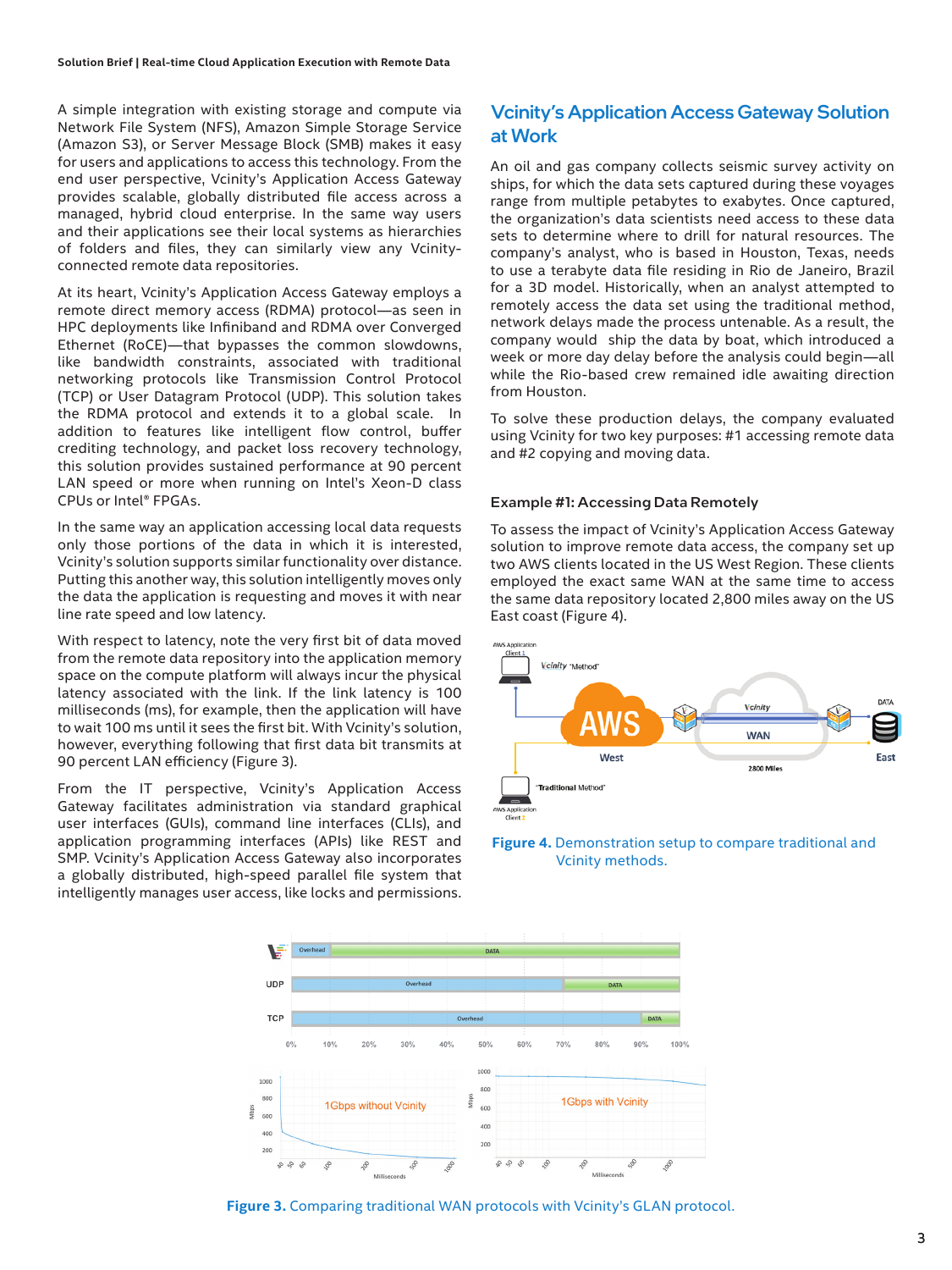

**Figure 5.** Comparison of remote data access using the traditional method (left) and the Vcinity solution (right).

One of these clients used the "Traditional Method" (remote access via WAN) to access the data repository, while the other used Vcinity solution. In this case, the Vcinity "bookends" were software implementations.

To simulate this real-world experience, the first test involved running the same 3D modelling application on a terabyte of oil and gas data. Even though it was launched second, the application on the client using the Vcinity solution loaded within seconds, allowing the data to be viewed and visualized. By that time, the client using the traditional method (WAN) was still waiting for the application data to start loading (Figure 5).

The organization took the evaluation even further by comparing Vcinity's remote data access capabilities to in-situ compute. Once the data file was delivered via boat to Houston, the analyst accessed it through a 10 Gpbs LAN and recorded the time required to open all the model's layers. The analyst then performed the same action but accessed the original file in Rio de Janeiro over a 1 Gbps WAN connection—and was able to open the full model in 0.25 seconds. Now, using Vcinity, the company can monetize its data in minutes instead of days

#### Example #2: Copying or Moving Data

Most of this Solution Brief has focused on the value of being able to access remote data in-situ, which offers significant benefit with respect to eliminating the need to copy or move data.

It has to be acknowledged, however, that there are occasions when it is required to move or copy data, such as for backup purposes. Once again, the Vcinity solution offers overwhelming advantages. Using the same demonstration setup illustrated in Figure 4, a raw data file was copied from the data repository on the East Coast to two clients in the West Region. This data file, which was 0.5 terabytes in size, was composed of random numbers, which made it unsuitable for compression. For both of the clients—one using the traditional method and the other using the Vcinity method the file was copied using a drag-and-drop technique.

Once again, the transfer using the traditional method was launched first, followed by the transfer using the Vcinity method. The traditional method achieved a transfer rate of only around 6 to 7 MB/s, while the Vcinity solution sustained a transfer rate of more than 130 MB/s (Figure 6).